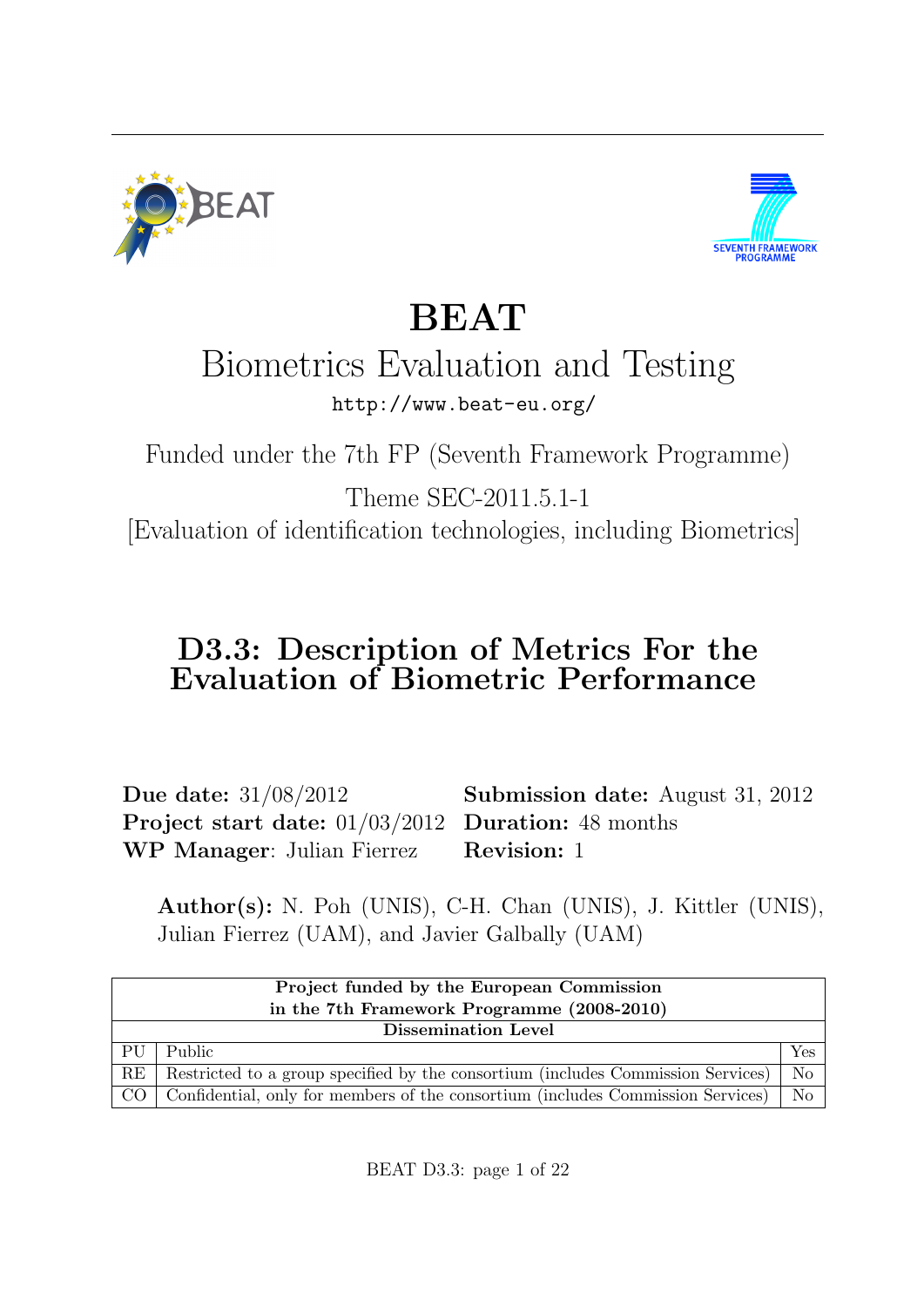BEAT D3.3: page 2 of [22](#page-21-0)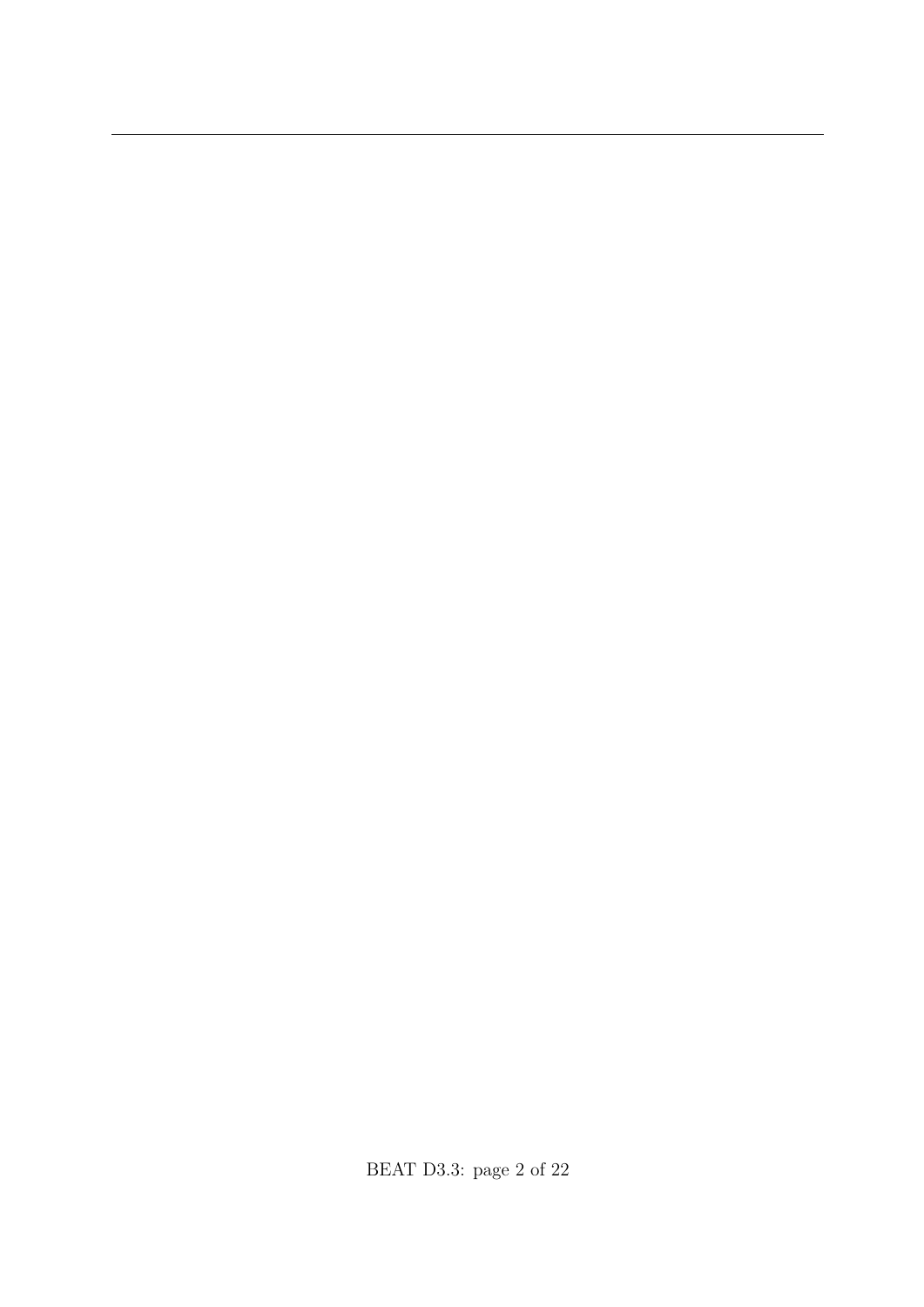

## D3.3: Description of Metrics For the Evaluation of Biometric Performance

#### Abstract:

The BEAT project aims to build a biometry-independent platform for Biometrics research, development and certification. By using this system, a users can easily compare results generated by several algorithms or different choices of parametrisation of the same algorithm with minimal interaction. The BEAT platform supports the evaluation of biometric systems with one or more biometric traits, including their fusion.

This document contributes to the above goal by reviewing the state-of-the-art methods in performance assessment and visualisation. Three common biometric tasks are described, i.e., verification, open-set identification (watchlist) and closed-set identification. For each task, two variants are possible, depending on whether the performance is assessed a posteriori or a priori. We have also considered the possibility of post-processing the system scores using cohort-based score normalisation techniques.

BEAT D3.3: page 3 of [22](#page-21-0)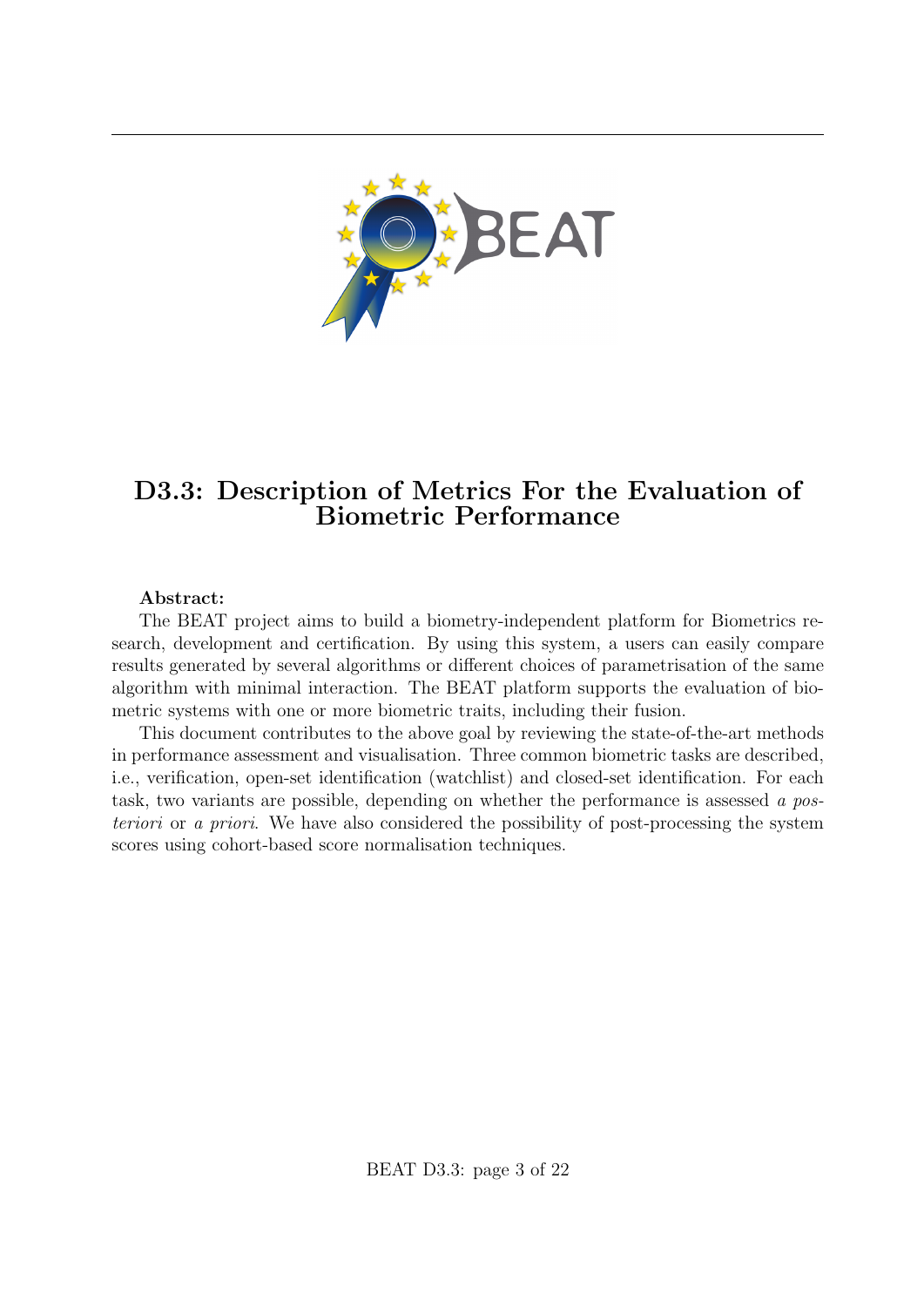BEAT D3.3: page 4 of [22](#page-21-0)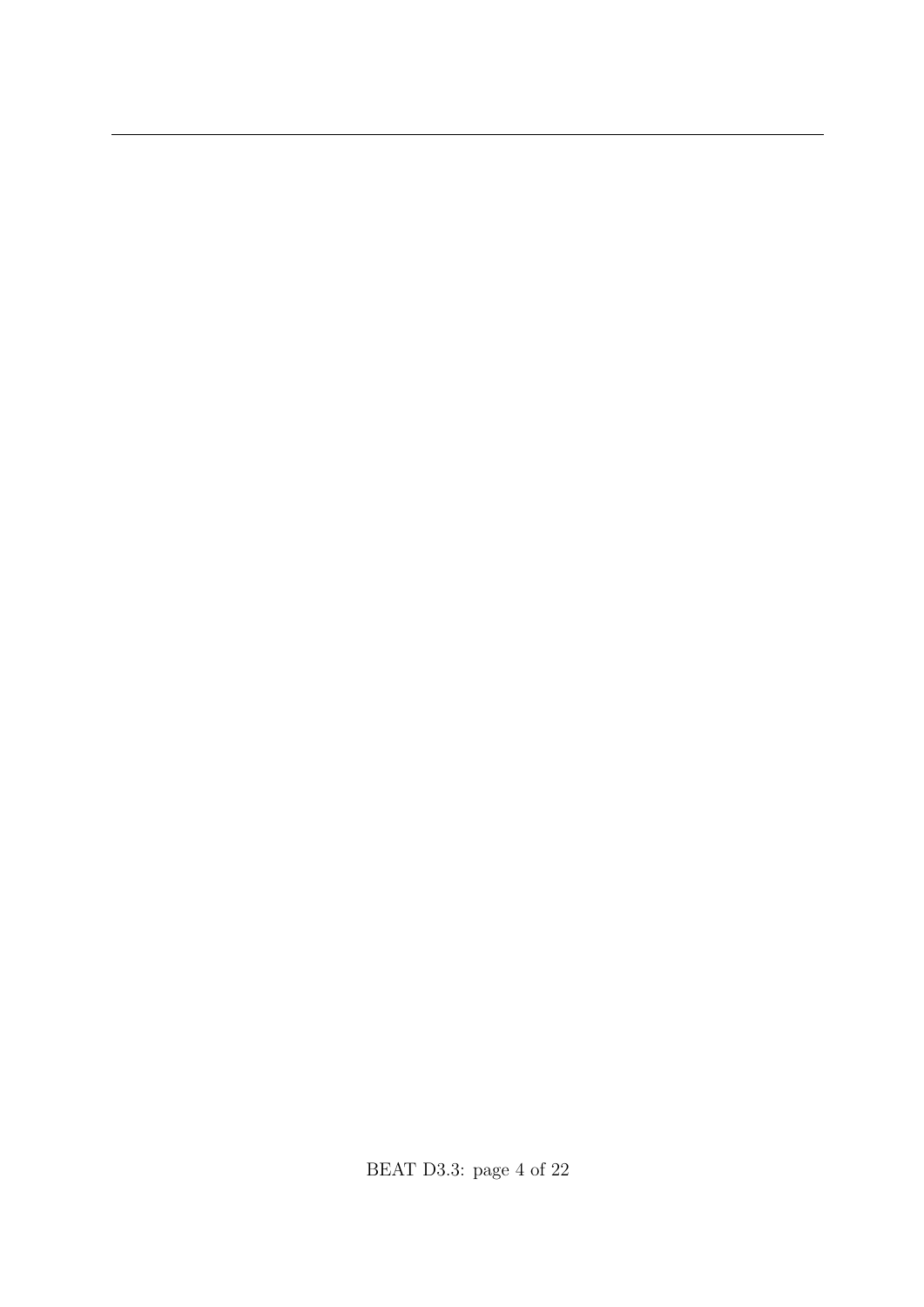## Contents

| $\mathbf{1}$ |             | Introduction                                                                             | 7              |  |
|--------------|-------------|------------------------------------------------------------------------------------------|----------------|--|
|              | 1.1         |                                                                                          | $\overline{7}$ |  |
|              | 1.2         | Types of Biometric Application $\ldots \ldots \ldots \ldots \ldots \ldots \ldots \ldots$ | $\overline{7}$ |  |
| $\bf{2}$     |             | <b>Performance Charts</b>                                                                | 8              |  |
|              | 2.1         |                                                                                          | 8              |  |
|              |             | 2.1.1                                                                                    | 8              |  |
|              |             | 2.1.2                                                                                    | 11             |  |
|              |             | 2.1.3                                                                                    | 11             |  |
|              | 2.2         |                                                                                          | 13             |  |
|              |             | A Common Matrix Representation for Biometric Evaluation<br>2.2.1                         | 13             |  |
|              |             | 2.2.2                                                                                    | 14             |  |
|              | 2.3         |                                                                                          | 16             |  |
|              |             | 2.3.1                                                                                    | 16             |  |
|              |             | 2.3.2                                                                                    | 17             |  |
|              | 2.4         |                                                                                          | 17             |  |
|              | 2.5         |                                                                                          | 18             |  |
| 3            |             | <b>Impact of Score Normalisation</b>                                                     | 19             |  |
| 4            | Conclusions |                                                                                          |                |  |
|              |             | A $C_{DET}$ and Other Performance Criteria                                               | 20             |  |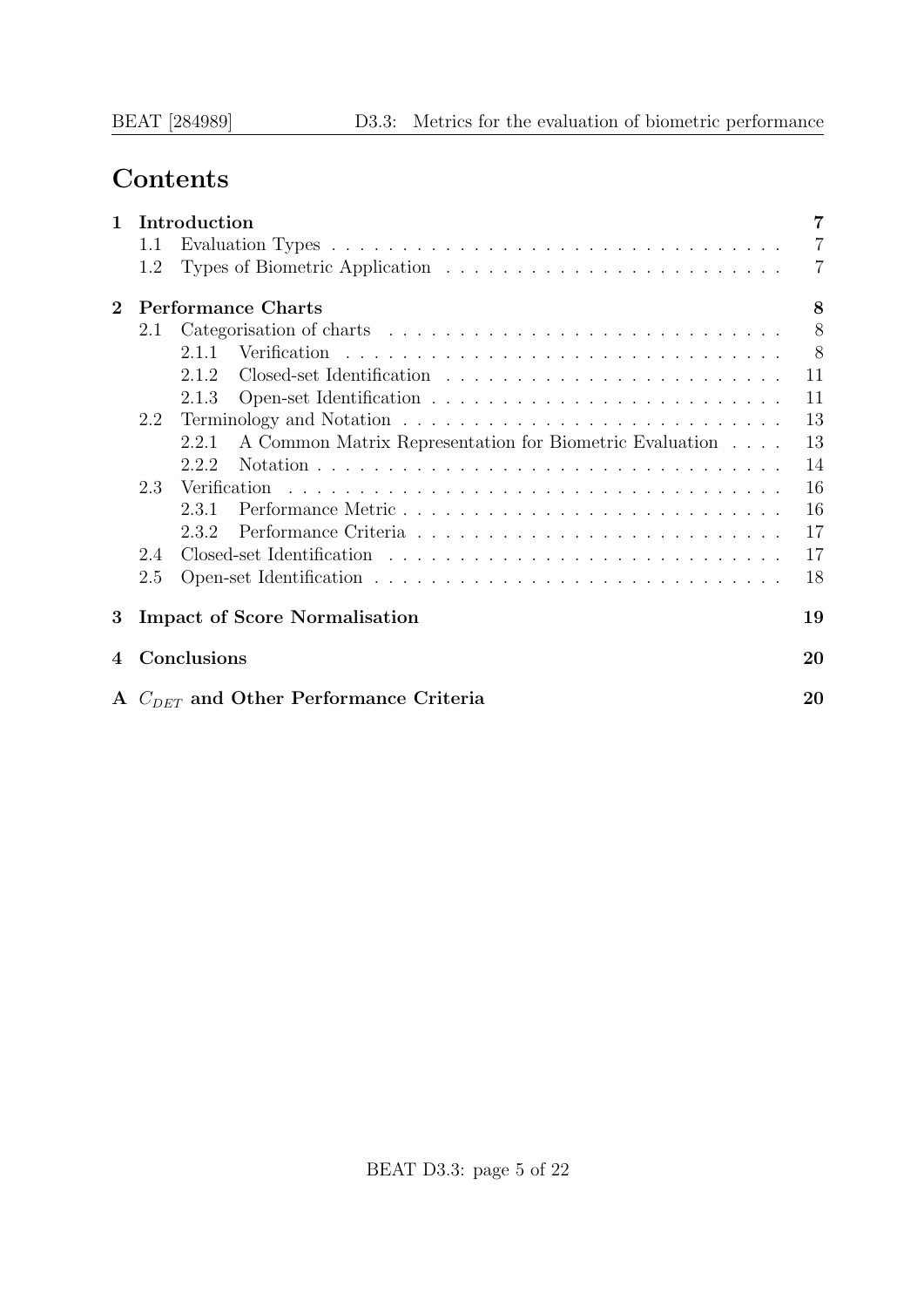BEAT D3.3: page 6 of [22](#page-21-0)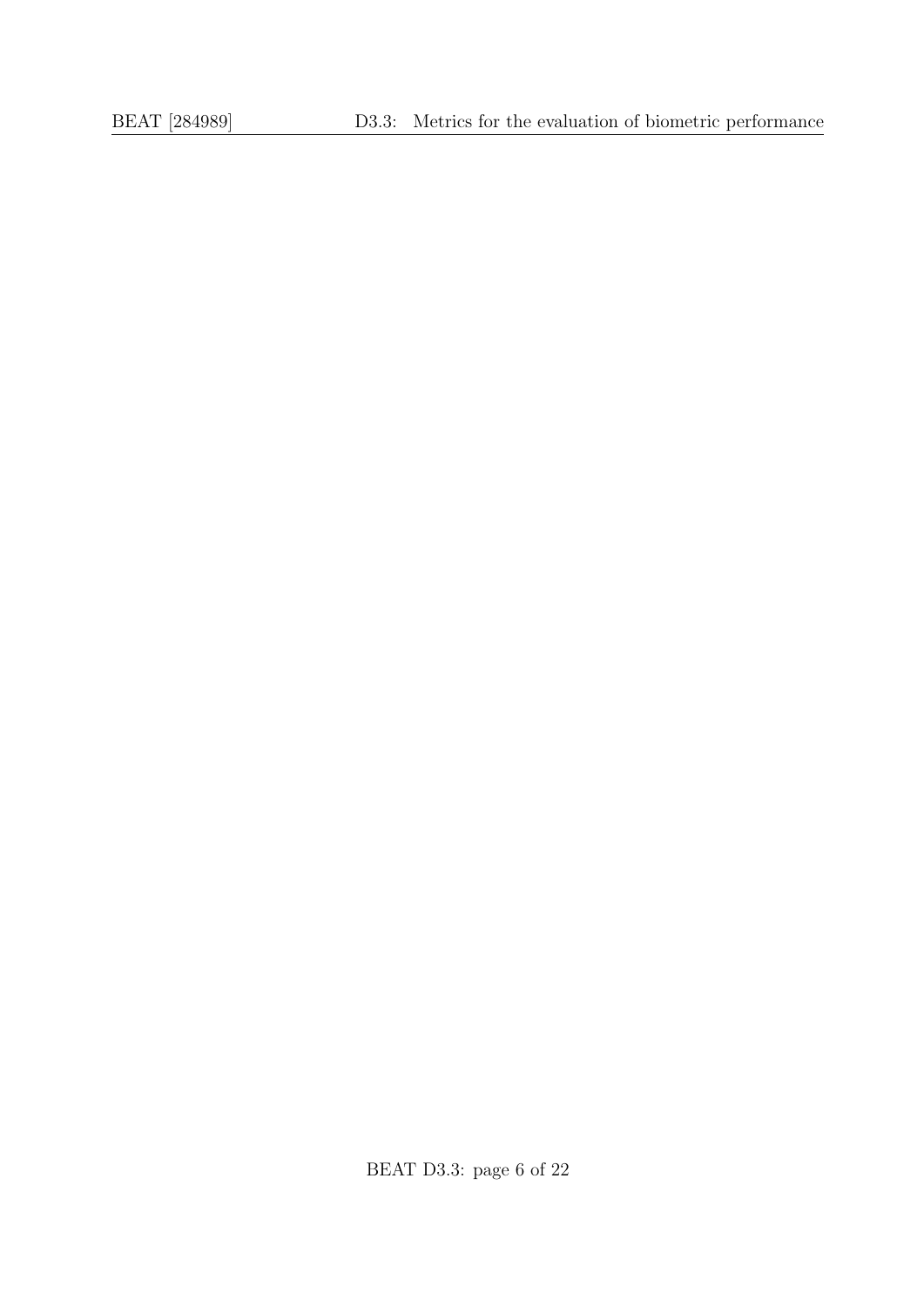## <span id="page-6-0"></span>1 Introduction

Assessing the performance of a biometric system is a fundamental task in both research and application of the technology. This document discusses methodologies for testing a biometric system and reviews various performance statistics and charts that are involved in visualising . It is intended to allow the BEAT platform and its potential users to choose the most appropriate assessment methodology for their own application.

### <span id="page-6-1"></span>1.1 Evaluation Types

There are three main types of biometric performance evaluation with an increasing complexity as measured in terms of the number of uncontrolled variables, namely, technology, scenario, and operational. A thorough evaluation of a system for a specific purpose starts with a technology evaluation, followed by a scenario evaluation, and finally, an operational evaluation.

Technology evaluation aims at measuring the performance of a biometric system, typically, focusing on a particular system component. The evaluation is repeatable and usually short in duration compared to the other two evaluation types. In general technology evaluation is used to identify specific areas that require future research and to provide performance data that is useful when selecting algorithms for scenario evaluations.

The purpose of a *scenario evaluation* is to measure the performance of a biometric system operating in a particular application. The system to be tested includes the acquisition component (sensors). As a consequence, the test results are not always repeatable. Results from a typical scenario evaluation show areas that require additional system integration.

An operational evaluation is similar to a scenario evaluation except that the test is conducted at the actual site using actual end users, a subset of end users, or a representative set of subjects. Rather than testing for performance, which is often difficult, if not impossible, an operational evaluation aims to determine the impact of workflow due to the addition of a biometric system.

An ideal evaluation process consists of a technology evaluation that compares all applicable technologies that could conceivably meet requirements. While researchers use the performance data so obtained to identify areas for improvement, potential users use the results to determine the best system for their specific application. The performance data, together with the workflow impact data obtained from subsequent operational evaluations, will enable decision makers to develop a solid business case for potential installations.

As long as the BEAT project is concerned, we will focus on the technology evaluation, although the same platform can be used for the remaining two types of evaluation.

### <span id="page-6-2"></span>1.2 Types of Biometric Application

There are, in general, two types of biometric applications, namely verification and identification. It is useful to distinguish them here as they will have impact on the choice of performance evaluation.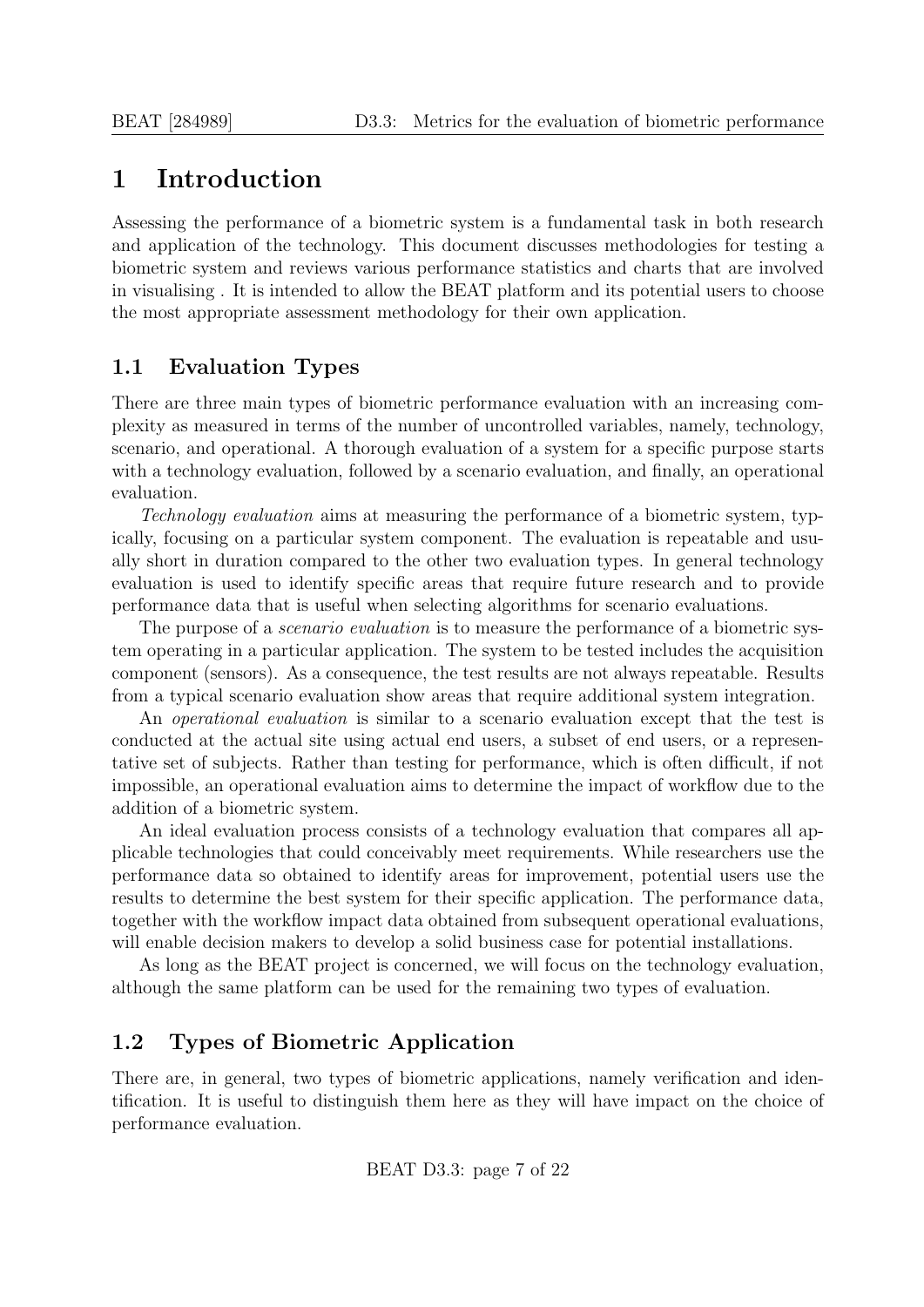Verification is the process of affirming that a claimed identity is correct by comparing the offered claims of identity with one or more previously enrolled templates. A synonym for verification is authentication.

Identification occurs when a biometric system attempts to determine the identity of an individual. A biometric sample is collected and compared to all the templates in a database. Identification is *close-set* if the person is assumed to exist in the database. In this case, the system must determine if the person is in the database. A watchlist task is an example of open-set identification whereby the person may not have been enrolled in the database. Another common task, namely, negative identification attempts to check that the person has not been enrolled in the database before. This task is useful to avoid duplicate identities in the same database.

Finally, recognition is a generic term that could imply either or both verification and identification. This term is generally avoided unless a broad coverage of both biometric applications is intended.

## <span id="page-7-0"></span>2 Performance Charts

#### <span id="page-7-1"></span>2.1 Categorisation of charts

Several types of chart are commonly used in biometric performance analysis and evaluation. They can be categorised according to the type of application, namely verification or identification (the latter of which includes watch-list as a special case).

For biometric verification, two types of chart can be further distinguished, depending on whether the performance is assessed a *posteriori* or a *priori*. The main difference between these two types of performance evaluation methodology is that the former relies on a single matching score data set whereas the latter uses two score data sets: a development set that is used to establish a decision threshold based on a target criterion that one wishes to achieve, and an evaluation set that is used uniquely to assess the system performance using the established threshold. Figure [1](#page-8-0) illustrates this idea.

For biometric identification, two types of chart are distinguished depending on whether or not the application is open-set or closed-set. Figure [2](#page-9-0) summarises the different charts, as well as their corresponding metrics.

#### <span id="page-7-2"></span>2.1.1 Verification

For verification, the metrics are:

- False Match Rate (FMR): an empirical estimate of the probability (the percentage of times) at which the system incorrectly declares that a biometric sample belongs to the claimed identity when the sample actually belongs to a different subject (impostor).
- False Non-Match Rate (FNMR): an empirical estimate of the probability at which the system incorrectly rejects a claimed identity when the sample actually belongs to the subject (genuine user).

BEAT D3.3: page 8 of [22](#page-21-0)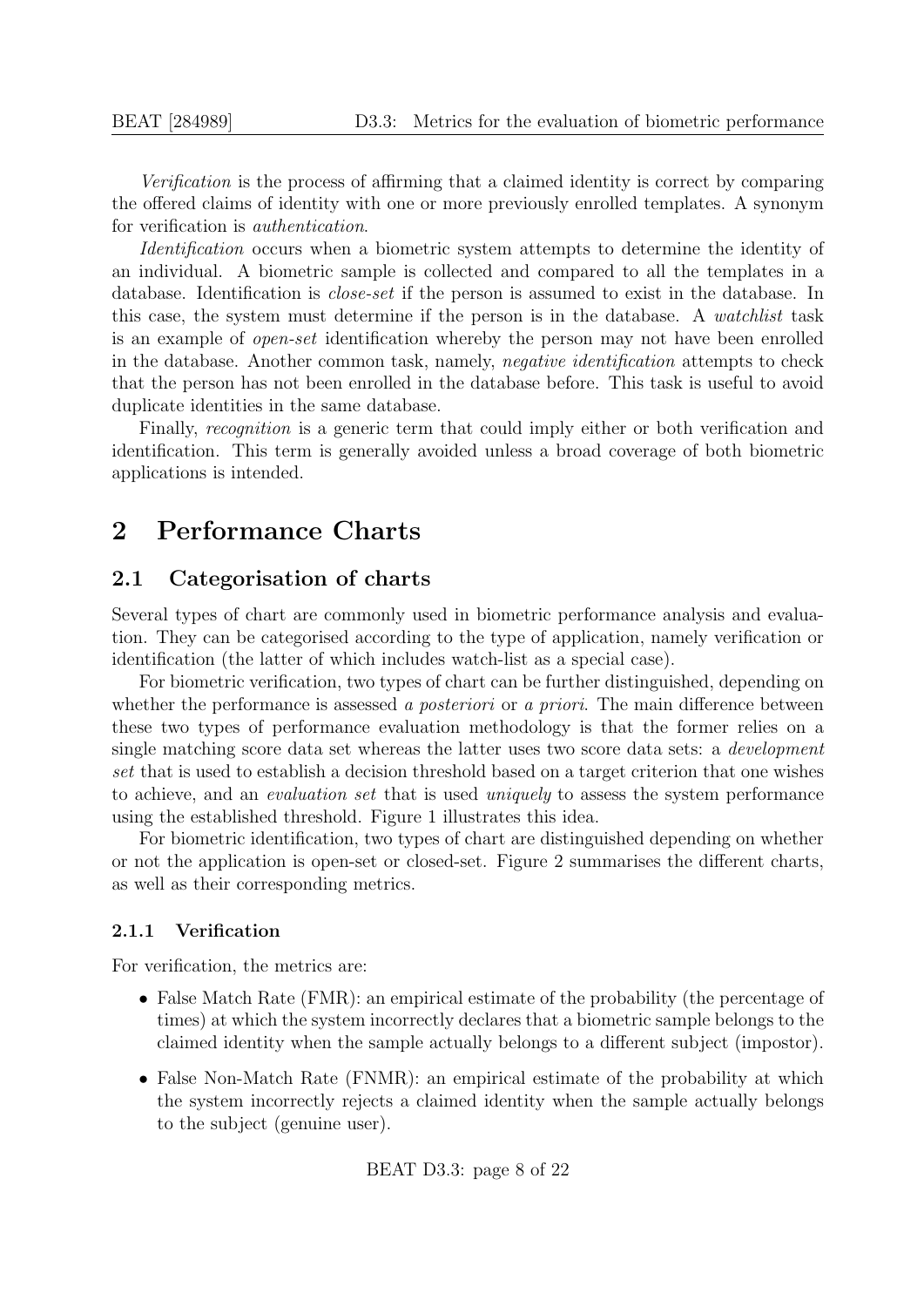

<span id="page-8-0"></span>Figure 1: The two data sets used in an a priori performance evaluation methodology.

- Equal Error Rate (EER): The rate at which FMR is equal to FNMR.
- False Acceptance Rate (FAR) and False Rejection Rate (FRR): FAR and FMR are often used interchangeably in the literature, so as FNMR and FRR. However, their subtle difference is that FAR and FRR are system-level errors which include samples failed to be acquired or compared.
- True Acceptance Rate (TAR): It is defined as 1-FRR.
- Weighted Error Rate (WER): It is defined as the weighted sum between FNMR (FRR) and FMR (FAR).

The charts that are applicable to biometric verification are:

- Receiver Operating Characteristic (ROC): An ROC curve plots FNMR (in the Yaxis) versus FMR (in the X-axis), or FRR versus FAR. Alternatively, a ROC curve also plots TAR versus FAR.
- Detection Error Trade-off (DET) Curve: A DET curve is similar to ROC curve except that the axes are often scaled non-linearly to highlight the region of error rates of interest. Commonly used scales include normal deviate scale and logarithmic scale.
- Expected Performance Curve (EPC): While ROC and DET curves are a posteriori evaluation charts, an EPC is an a priori chart. It has three variants:  $(1)$  Use FMR as a performance criterion and report performance in FNMR; (2) Use FNMR as a performance criterion and report performance in FMR; (3) Use WER parametrised by  $\beta$  (see Section [1\)](#page-16-2) as a performance criterion and report performance in HTER. In

BEAT D3.3: page 9 of [22](#page-21-0)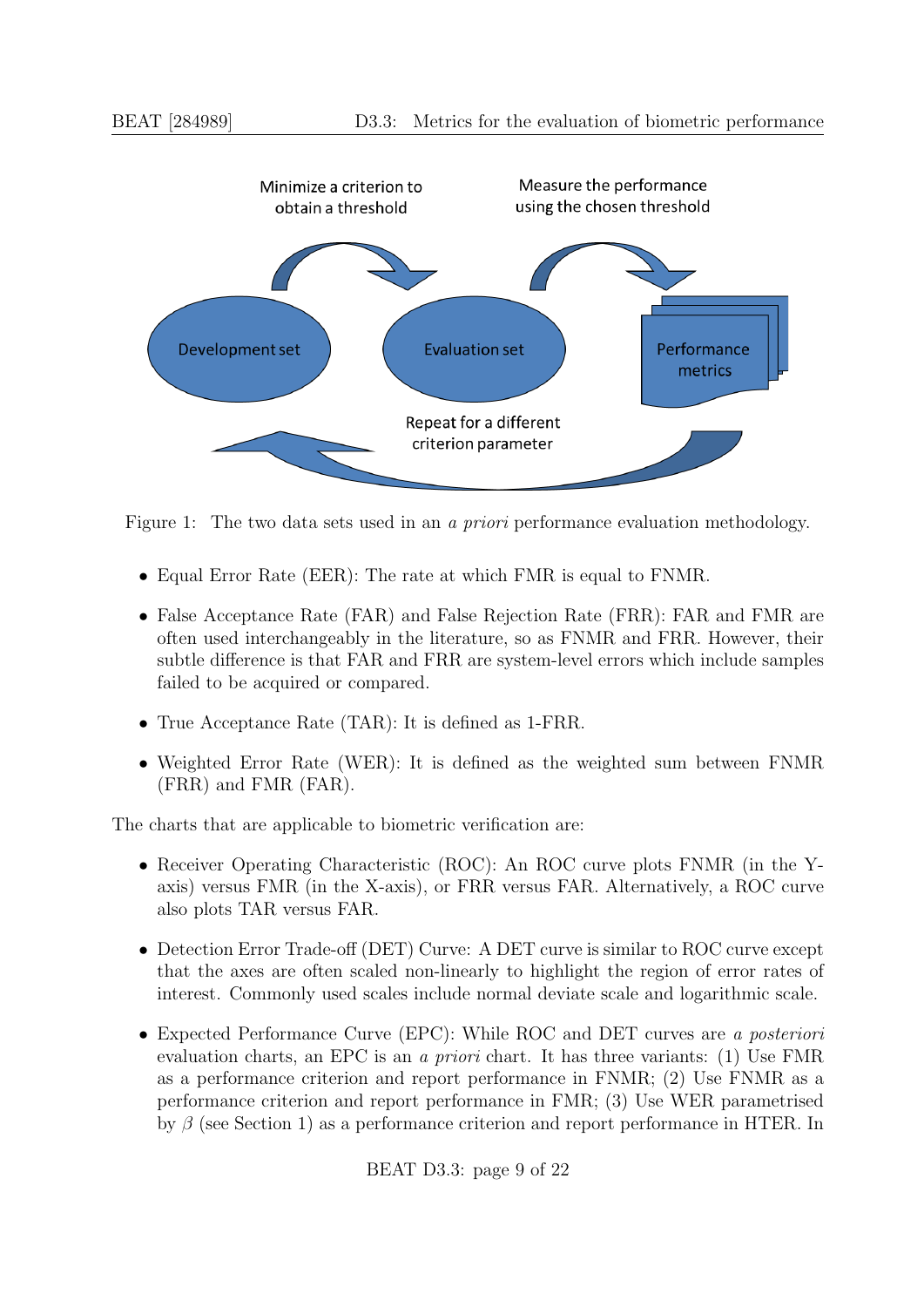

<span id="page-9-0"></span>Figure 2: Classification of different biometrics performance charts.

usage 1, one plots FNMR as a dependent variable versus FMR which is an independent variable. In usage 2, the role of these two variables is interchanged so one plots FMR versus FNMR. Finally, in usage 3 which is the most common usage among all threes, one plots HTER versus the parameter  $\alpha$  which is an adjustable variable that balances the cost or penalty incurred between false matches and false non-matches. The latter is, therefore, an independent variable.

Figure [3](#page-10-2) shows some DET and EPC curves taken from the Face Video Competition presented in ICB2009 [\[1\]](#page-21-1). Each curve represents the performance of a face recognition system submitted to the Competition. The DET curves have been plotted using inverse normal deviate scale where small FMR and FNMR are emphasised. If both the match and non-match score distributions are Gaussian, the corresponding curve will appear as a straight line in DET. For DET, the best system is one that is closest to the lower left corner where FMR and FNMR are as small as possible. In this case, the system submitted by uni-lj is clearly the best system for most operating points being assessed. It is, however, beaten only by uvigo's system at low FMR points. For EPC (panel (b)), a good system is one whose EPC is as low as possible. Again, we observe that the EPC of uvigo's system is lower when  $\beta$  is closer to one. As will be explained, a higher  $\beta$  value penalises FMR higher. Since uvigo's system is better when operating at low FMR values, its resultant EPC curve is lower than that of  $\text{uni}-\text{li}$ . In this example, it can be clearly observed that both DET and EPC are consistent in reporting performance despite the fact that both charts use slightly different metrics: DET uses FNMR versus FMR whereas EPC uses

BEAT D3.3: page 10 of [22](#page-21-0)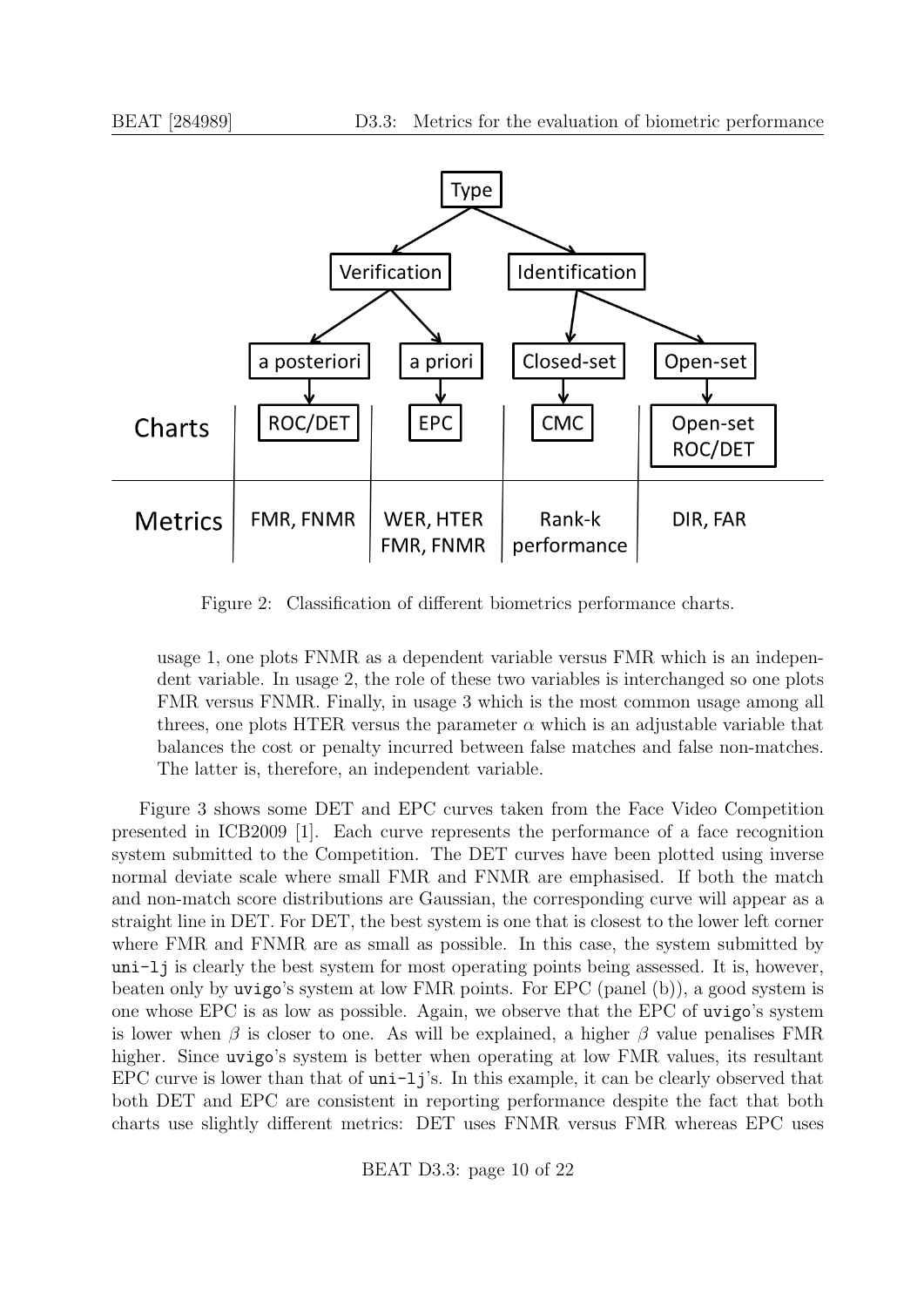

<span id="page-10-2"></span>Figure 3: DET and EPC curves taken from the Face Video Competition presented in ICB2009 [\[1\]](#page-21-1).

HTER versus  $\beta$ . However, this is not surprising considering that HTER is derived from FNMR and FMR.

#### <span id="page-10-0"></span>2.1.2 Closed-set Identification

For closed-set identification, the Cumulative Match Characteristic (CMC) curve is commonly used. It is a plot of the *identification rate* at rank-k. A probe (or test sample) is given rank-k when the actual subject is ranked in position  $k$  by an identification system. Thus, a rank-1 outcome is considered a correct identification. The identification rate is an estimate of the probability that a subject is identified correctly at least at rank-k. Hence, identification rate is necessarily an increasing function of  $k$ . An example of CMC is shown in Figure [4.](#page-11-0)

#### <span id="page-10-1"></span>2.1.3 Open-set Identification

There are two broad categories of architecture for open-set identification systems: exhaustive comparison and retrieval-based method. In the former architecture, the system compares a probe with all the all the gallery in the database. Face and iris identification systems are typically based on this approach because the computation involved in comparing a pair of sample is relatively small, or can be accelerated via parallel processes. In the latter approach, the system employs two or more cascaded subsystems, each of which acts as a filter, and typically each subsystem is more accurate but also computationally more costly than its precedent subsystem. Classical minutiae-based fingerprint systems are

BEAT D3.3: page 11 of [22](#page-21-0)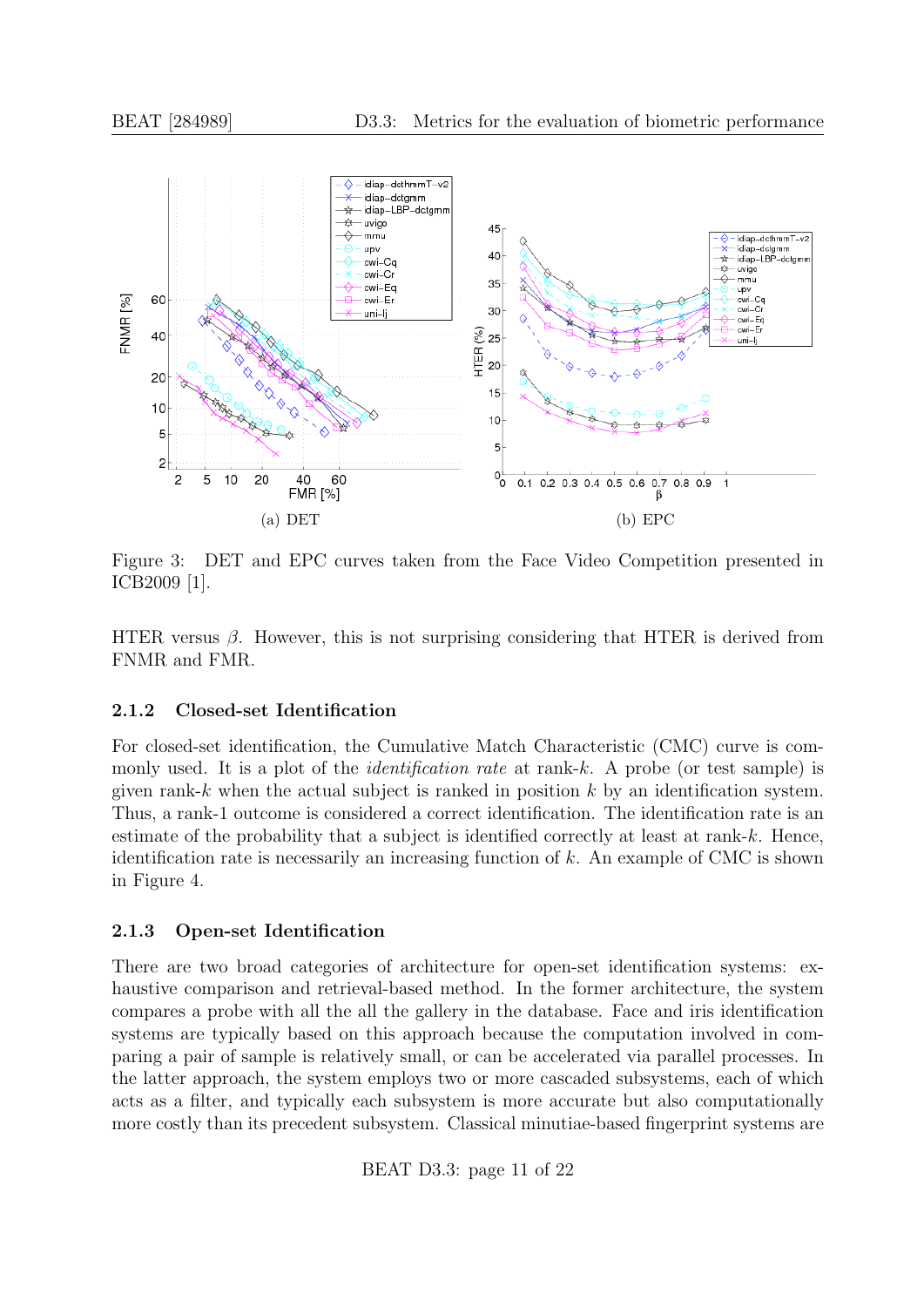

<span id="page-11-0"></span>Figure 4: Identification performance of two systems reported on the AR face database using CMC. The gallery consisted of one image of 100 individuals. The probe set consisted of seven images for each of the 100 individuals. A better system is one that is closest to the top left corner of CMC. In this example, system 1 has a higher identification rate up to rank 12. Beyond this rank, system 2 is has a better identification rate. Hence, in this case, none of the two systems being compared is systematically better than another across all ranks. When the number of subjects is large, it is common to plot the X-axis in logarithmic scale.

based on this approach. The latter architecture is a generic methodology can potentially scale to extremely large gallery of subjects. In the subsequent sections, we will first discuss the performance evaluation methodology for a biometric identification with a retrievalbased architecture. However, the discussion is also applicable to systems that are based on exhaustive comparison.

In order to evaluate a retrieval-based open-set identification or watchlist biometric system, one has to consider the fact that the system operates with a threshold such that all samples with their corresponding similarity scores lower than the threshold will not be processed. A correct detection and identification implies that a probe must be detected and be subsequently processed. Although one can lower this threshold to allow more samples to be processed, doing so will increase the candidate list size returned by the identification system, hence, increasing the false alarms, i.e., the system alarms on the subjects in the watchlist when the probe does not belong to any of them. Two metrics are

BEAT D3.3: page 12 of [22](#page-21-0)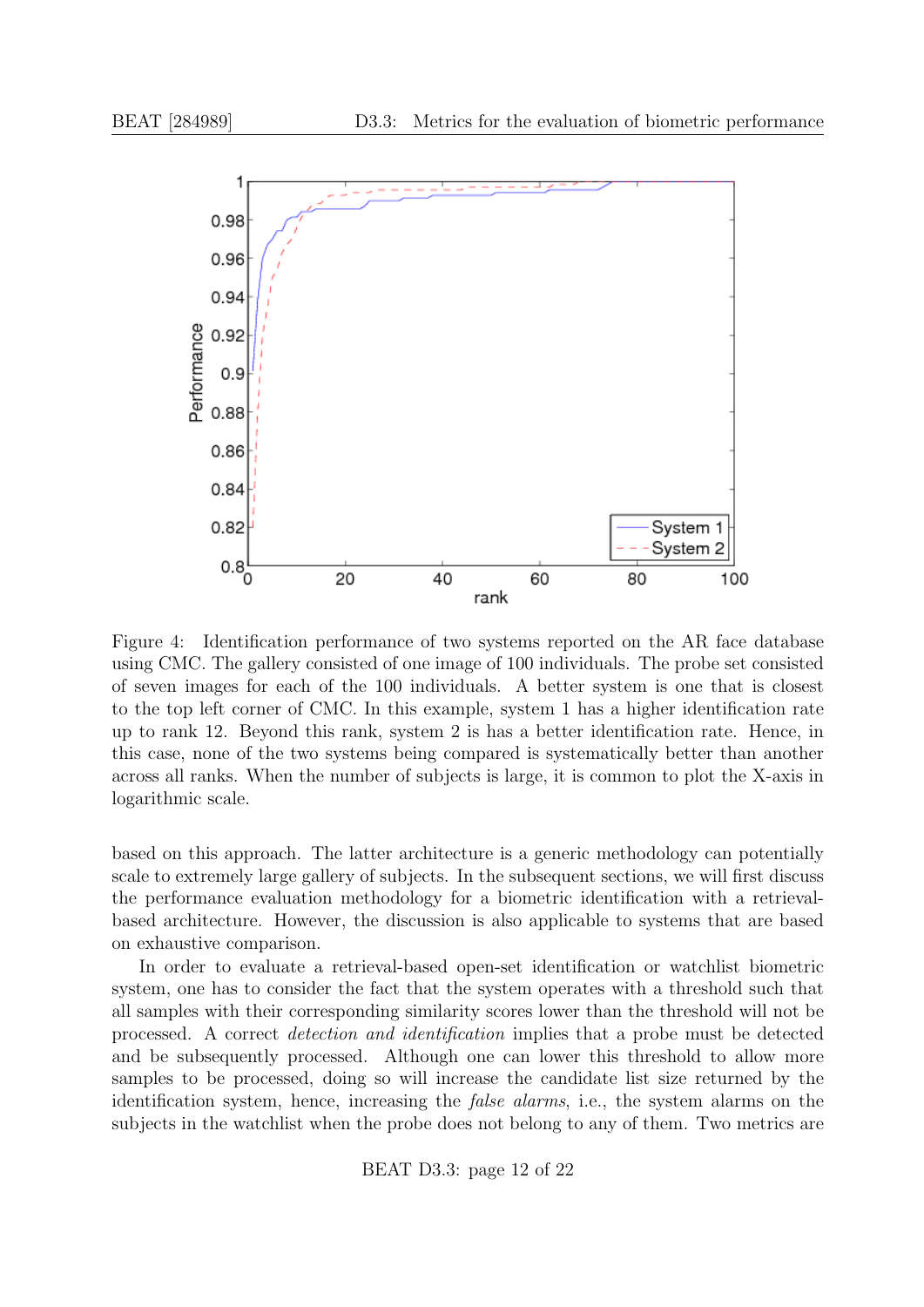used in evaluating an open-set identification system:

- Detection and Identification Rate (DIR): an estimate of the probability that a subject in the watchlist is detected.
- False Alarm Rate (FAR): an estimate of the probability an alarm is incorrectly sounded on an individual who is not in the database of a biometric system (watchlist).

Plotting DIR versus FAR produces a chart known as open-set ROC or DET. This chart is similar to a DET curve as shown in Figure [3\(](#page-10-2)a).

In the discussions that follow, we will first introduce the notation and explain how different performance criteria and metrics are calculated.

#### <span id="page-12-0"></span>2.2 Terminology and Notation

#### <span id="page-12-1"></span>2.2.1 A Common Matrix Representation for Biometric Evaluation

In order to underpin the key variables, we shall first use a hypothetical example of a score matrix, as shown in Figure [5.](#page-13-1) This figure shows that there are two matrices, namely development and evaluation score matrices. Each matrix is further divided into two submatrices, namely, a left-hand side sub-matrix and a right-hand side sub-matrix. Both these sub-matrices are distinguished by its subject type, that is, whether the constituent subjects are in the gallery or the cohort set.

We shall use this matrix to store data required to compute metrics for verification, open-set identification, and closed-set identification (watchlist), each with the variant of carrying out (1) cohort-based score normalisation, and (2) a priori performance evaluation.

The left-hand side of the matrix contains a typical matrix of matching scores in which each column corresponds to the templates in the gallery and each row corresponds to a probe. Hence, a row of this matrix is a result of matching a probe with all the templates in the gallery.

In the right-hand side of the matrix, cohort subjects are added. Hence, a row of this right-hand side matrix corresponds to the scores of a given probe when compared to all the templates of these cohort subjects. The cohort scores are used for cohort-based score normalisation such as T-norm [\[2\]](#page-21-2). This technique has been shown to significantly improve the system performance for a number of biometric modalities, especially under strong mismatched conditions. If the cohort-based score normalisation is not required, then the matrix is simply empty.

Consistent with the a priori evaluation methodology, the development set is used to establish a threshold required in optimising a target performance metric whereas the evaluation set is used uniquely to estimate the system's generalisation performance (on unseen data).

In the a posteriori evaluation methodology, there would be only a single large matrix with  $g_1, \ldots, g_8$  as gallery subjects and  $h_1, \ldots, h_{10}$  as cohort subjects, for this example. The single large matrix would have 12 rows indexed by the probes  $p_1, \ldots, p_{14}$ . For example,

BEAT D3.3: page 13 of [22](#page-21-0)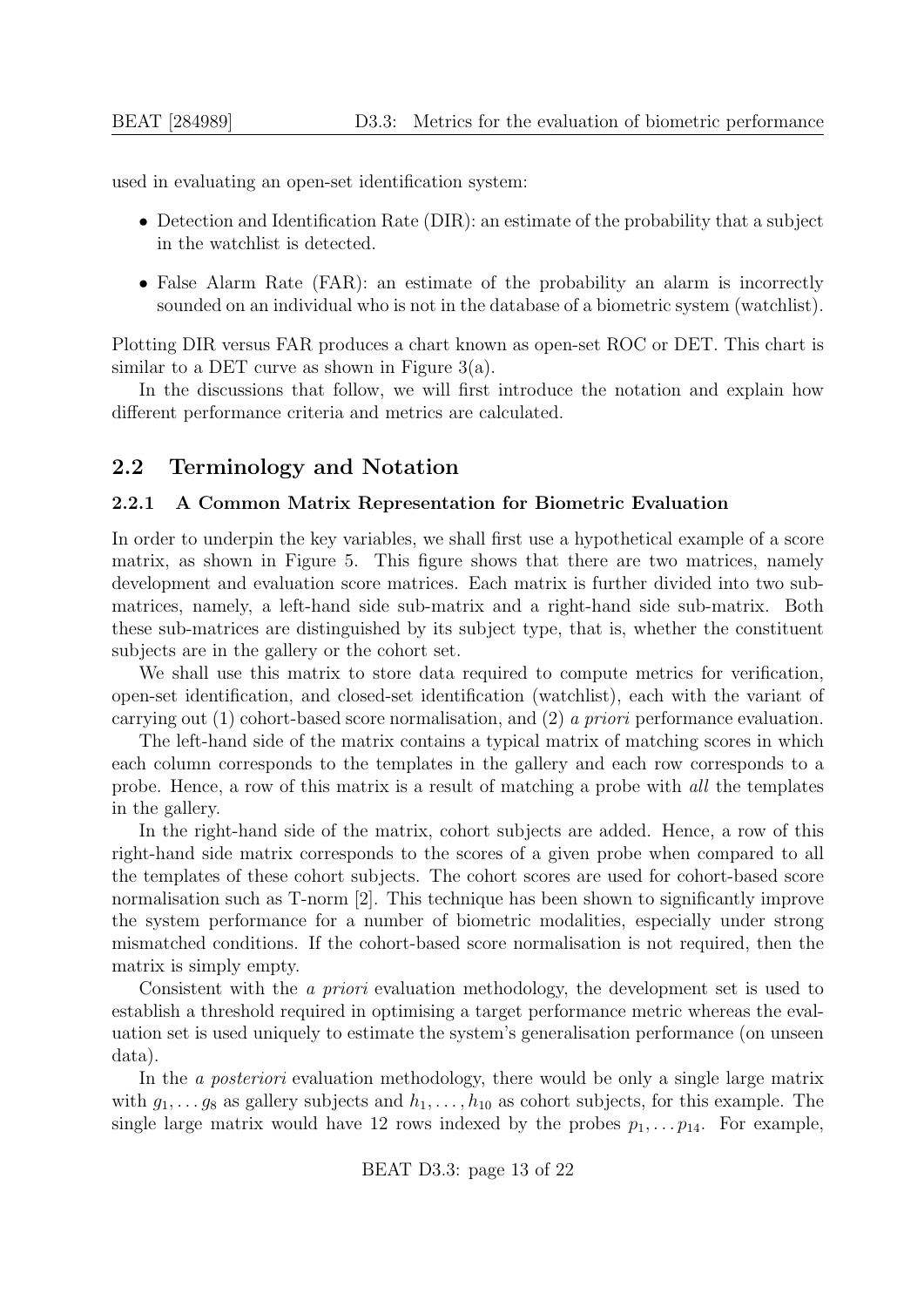

<span id="page-13-1"></span>Figure 5: Categorisation of different visualisation methods and their performance metrics.

NIST challenge campaigns such as FRGC and MRGC use the a posteriori evaluation methodology.

The advantage of using the a priori evaluation methodology (with a development and an evaluation score matrix) is that there is the decision threshold is treated as a free parameter that needs to be optimised. Therefore, this is closer to real world applications. On the other hand, its disadvantage is that the data used for the development matrix do not contribute to the estimation of the performance. One way to mitigate this problem is to use a full matrix that is used in the a posteriori evaluation methodology and then bootstrap it to form a number of instances of a pair of development and evaluation matrices. For each bootstrap, one can then plot the performance. The ensemble of bootstrapped performance curves can be used to derive the expected or mean performance curve with confidence intervals. This forms the basis of deriving performance confidence intervals using the bootstrap approach. The confidence intervals around a DET curve has been reported in [\[3\]](#page-21-3) and references therein.

#### <span id="page-13-0"></span>2.2.2 Notation

We shall adopt the following terminology and notation:

BEAT D3.3: page 14 of [22](#page-21-0)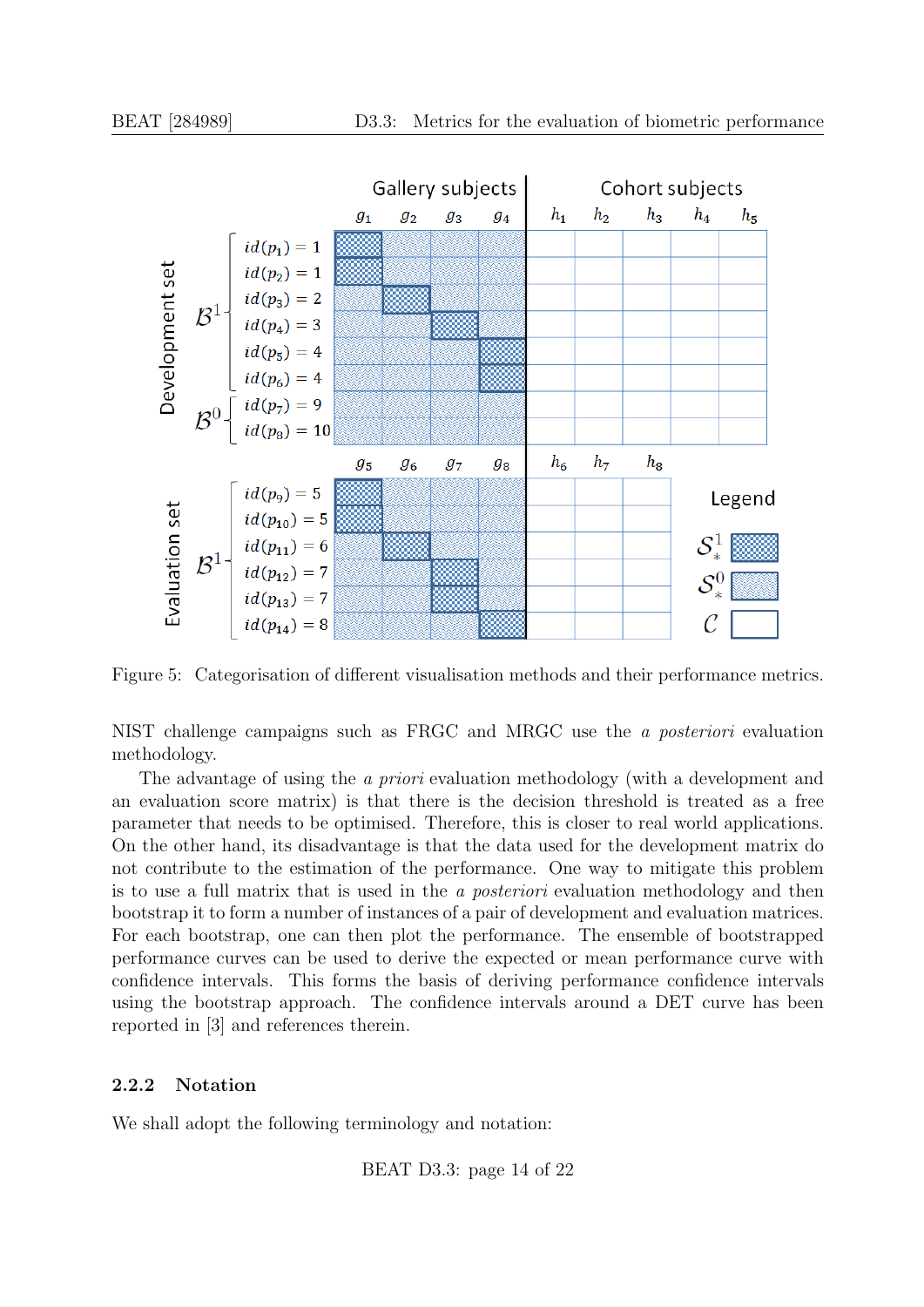- Gallery, cohort, and probe sets: Let  $G$  denote a gallery set;  $C$ , a cohort subject set; and,  $\beta$ , a probe set. The gallery consists of a set of enrolled users in a biometric database, contrary to the cohort set which contains all other subjects not enrolled in the database. The probe set may contain users who may or may not be present in the database. An element of the above sets is denoted by  $q \in \mathcal{G}, b \in \mathcal{B}$ , and  $e \in \mathcal{E}$ , respectively. g, b, and e are essentially biometric samples or features that are compatible with each other, that is,  $q, b, e \in \mathcal{X}$ , where  $\mathcal{X}$  is a feature domain.
- The identity function: In order to refer to the identities, we use the function  $id : \mathcal{X} \to \mathcal{U}$  where  $\mathcal{U}$  is a set of unique identities. For example,  $id(g)$  returns the identity (an integer) associated with the gallery. We use  $\mathcal{U}_G$  to denote the set of identities in the gallery;  $\mathcal{U}_{\mathcal{C}}$ , those in the cohort set; and,  $\mathcal{U}_{\mathcal{B}}$ , those in the probe set. For experiments in which cohort-based score normalisation is allowed, both the constituent identity sets are recommended to be disjoint, that is  $U_G \cap U_E = \emptyset$ . This is because the cohort subjects are often part of a design data set, whereas the probe set is an operational (test) data set.
- Similarity score: By comparing a gallery biometric sample  $g$  with a probe  $b$ , one obtains a similarity score  $s = s(q, b)$ . We shall use the convention that a larger similarity score indicates that the two biometric samples being compared are more similar. If a matcher produces a distance measure, one can invert the score, or multiply it by the minus sign.
- User-specific class-conditional score set: Let  $t$  be an identity in the gallery  $(t)$ for template) and q be an identity in the probe set  $(q$  for query). A similarity score is a match score if  $t = q$ ; otherwise, it is a nonmatch score. We represent the score set by

$$
\mathcal{S}_{tq} \equiv \{s(g,b)|id(g) = t, id(b) = q, \forall_{g \in \mathcal{G}}, \forall_{b \in \mathcal{B}}\}.
$$

We use  $S_t^1 \equiv S_{tt}$  (noting the superscript 1 that has just been introduced) to represent all the match scores due to the user  $t \in \mathcal{U}_{\mathcal{G}}$ , whereas

$$
\mathcal{S}_t^0 \equiv \cup_{q \neq t, q \in \mathcal{U}_\mathcal{G}} \mathcal{S}_{tq}
$$

is his/her corresponding non-match scores. Using Figure [5](#page-13-1) as an example, in which case each user has a single template in the gallery (so that  $|\mathcal{G}| = |\mathcal{U}|$ ),  $\mathcal{S}_3^1$  indicates that user 3 who is in the development set has one match score. The subject has seven nonmatch scores (the third column of data excluding its fourth row of data) as indicated by  $S_3^0$ .

• Aggregated class-conditional score set: Having defined the user-specific score, we can define a gallery-aggregated score which is a union of all user-specific score sets, that is,  $S_*^0 \equiv \cup_{t \in \mathcal{U}} S_t^0$  for the nonmatch score set and  $S_*^1 \equiv \cup_{t \in \mathcal{U}} S_t^1$  for the match score set.

BEAT D3.3: page 15 of [22](#page-21-0)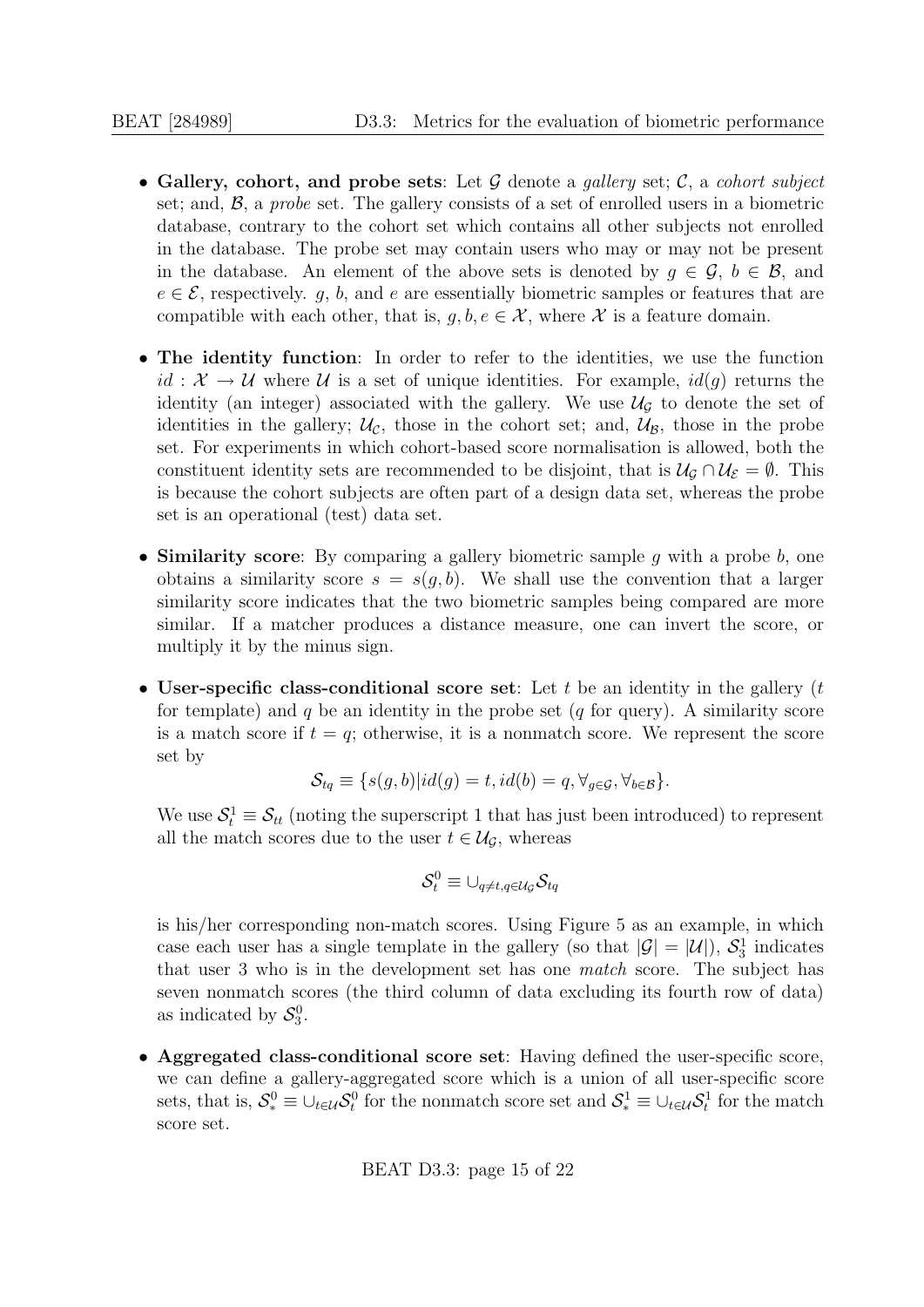$$
\mathcal{B}^1 \equiv \{b \in \mathcal{B} | \exists_{g \in \mathcal{G}}, id(b) = id(g)\}
$$

$$
\mathcal{B}^0 \equiv \{b \in \mathcal{B} | \ \nexists_{g \in \mathcal{G}}, id(b) = id(g)\}
$$

Note that  $\mathcal{B}^0$  is empty for closed-set identification.

#### <span id="page-15-0"></span>2.3 Verification

In the following section, we will describe key performance indicators/metrics for biometric evaluation, and then present a metric that is commonly used as a performance criterion, that is, one that is used to find an operating threshold.

#### <span id="page-15-1"></span>2.3.1 Performance Metric

In the verification task, a user must first claim that he/she is someone who has been enrolled into the system, and the biometric system then determines if the user's claim is true or false.

Two types of error can occur: (1) *false rejection* or *false nonmatch*, that is, falsely rejecting a genuine user's claim, or (2) false acceptance or false match, that is, falsely accepting the claim to be from a genuine user when the actual person is an impostor. Recall that false rejection and false acceptance are system-level events whereas false nonmatch and false match are events that happen at the algorithmic level, which is applicable when the database is stored and all biometric samples have already been successfully acquired.

One can estimate the error rates of the corresponding events in the following ways:

$$
\text{FNMR}(\Delta) = \frac{|\{s|s \in \mathcal{S}_*^1, s < \Delta\}|}{|\mathcal{S}_*^1|}, \text{ and}
$$
\n
$$
\text{FMR}(\Delta) = \frac{|\{s|s \in \mathcal{S}_*^0, s \ge \Delta\}|}{|\mathcal{S}_*^0|},
$$

recalling that  $\mathcal{S}_{*}^{\omega}$  denotes the population-aggregated score set with  $\omega = 1$  indicating the scores due to match (genuine) comparisons; and  $\omega = 0$ , those with nonmatch comparisons.

We note that FNMR is a monotonically increasing function of the decision threshold,  $\Delta$ , whereas FMR is a monotonically decreasing function of  $\Delta$ . It is, therefore, not possible to minimise the two error rates simultaneously.

Two other commonly used quantities are EER and HTER. Although both quantities are derived from FNMR and FMR, EER is threshold-independent whereas HTER is thresholddependent. HTER is defined as the average of FNMR and FMR, that is:

$$
HTER(\Delta) = \frac{1}{2}(FNMR(\Delta) + FMR(\Delta))
$$

BEAT D3.3: page 16 of [22](#page-21-0)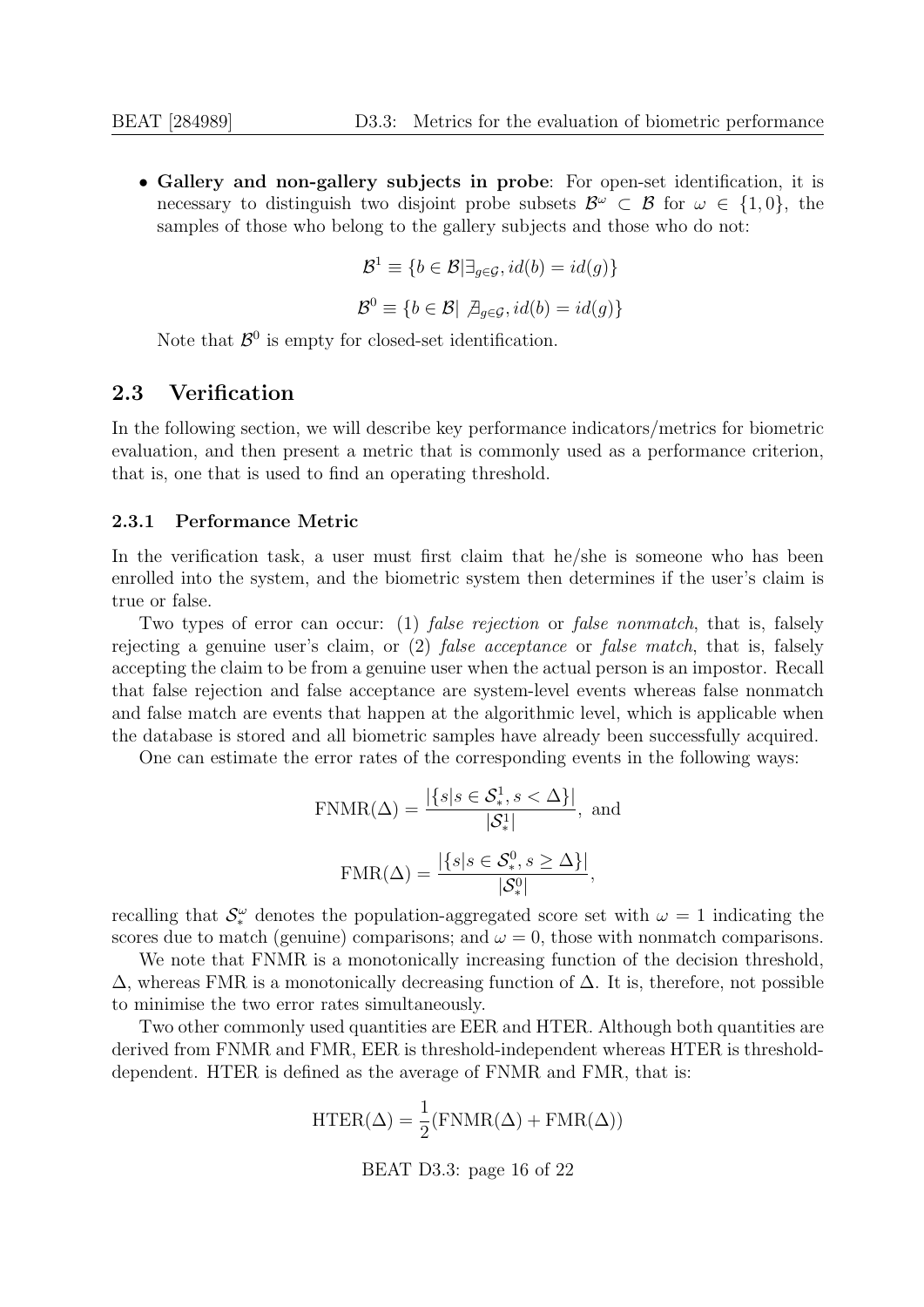EER is defined as a unique point where FNMR is equal to FMR.

$$
EER = FMR(\Delta_*) = FNMR(\Delta_*)
$$

where

$$
\Delta_* = \arg\min_{\Delta}(|\mathrm{FMR}(\Delta) - \mathrm{FNMR}(\Delta)|)
$$

ensures that the threshold found will satisfy the equality condition between FNMR and FMR as closely as possible. In practice,  $\min_{\Delta}(|FMR(\Delta)-FNMR(\Delta)|)$  is non-zero but has a small  $\epsilon$  value that is negligible. As a result, it is sensible to use the average of FNMR and FMR with the threshold so obtained, leading to:

$$
EER_{emp} = HTER(\Delta_*)
$$

#### <span id="page-16-0"></span>2.3.2 Performance Criteria

A metric becomes a performance criterion when it is used to obtain a threshold but not for performance reporting. In biometrics evaluation, it is common to use FMR as a performance criterion and report the system performance in FNMR, and vice versa. For instance, one reports FMR when FNMR is at 0%, 0.001%, 0.01%, and so on. It is also common to report FNMR and FMR is equal to 0%. In this light, EER is a performance metric with FNMR and FMR used as performance criteria simultaneously, since EER is defined by both metrics with the constraint that they are equal.

Contrary to the above metrics, weighted Error Rate (WER) is commonly used as a performance criterion and not as a performance metric. It is defined as:

<span id="page-16-2"></span>
$$
WER_{\beta}(\Delta) = (1 - \beta)FNMR(\Delta) + (\beta)FMR(\Delta)
$$
\n(1)

where  $\beta \in [0, 1]$  adjusts the contribution between FMR and FNMR.

WER is a generalisation of the  $C_{DET}$  criterion used in the NIST speaker evaluation campaigns [\[4,](#page-21-4) Chap. 8]. It also generalises the criterion used in the BANCA protocols [\[5\]](#page-21-5). In the appendix, we show that a specific set of  $\beta$  values leads to the  $C_{DET}$  and the WER criterion established in the BANCA protocols.

The parameter  $\beta$  plays two roles simultaneously: (1) adjusting for the prior probability of the comparison and (2) determining the cost of false matches and false nonmatches for a given application. While the  $C_{DET}$  criterion does this explicitly via the use of cost of false matches, the cost of false non-matches, and the prior probabilities, hence three parameters in total (the two prior probabilities can be specified with a single parameter); WER does this implicitly. The use of  $\beta$  is convenient because it reduces the parameters that need to be taken into account from three to one, without losing any generality. Therefore, WER is an elegant criterion.

#### <span id="page-16-1"></span>2.4 Closed-set Identification

In closed-set identification, the question one poses is: "Is the correct answer in the top  $k$ comparisons?". The first step in computing closed-set performance is to sort the similarity

BEAT D3.3: page 17 of [22](#page-21-0)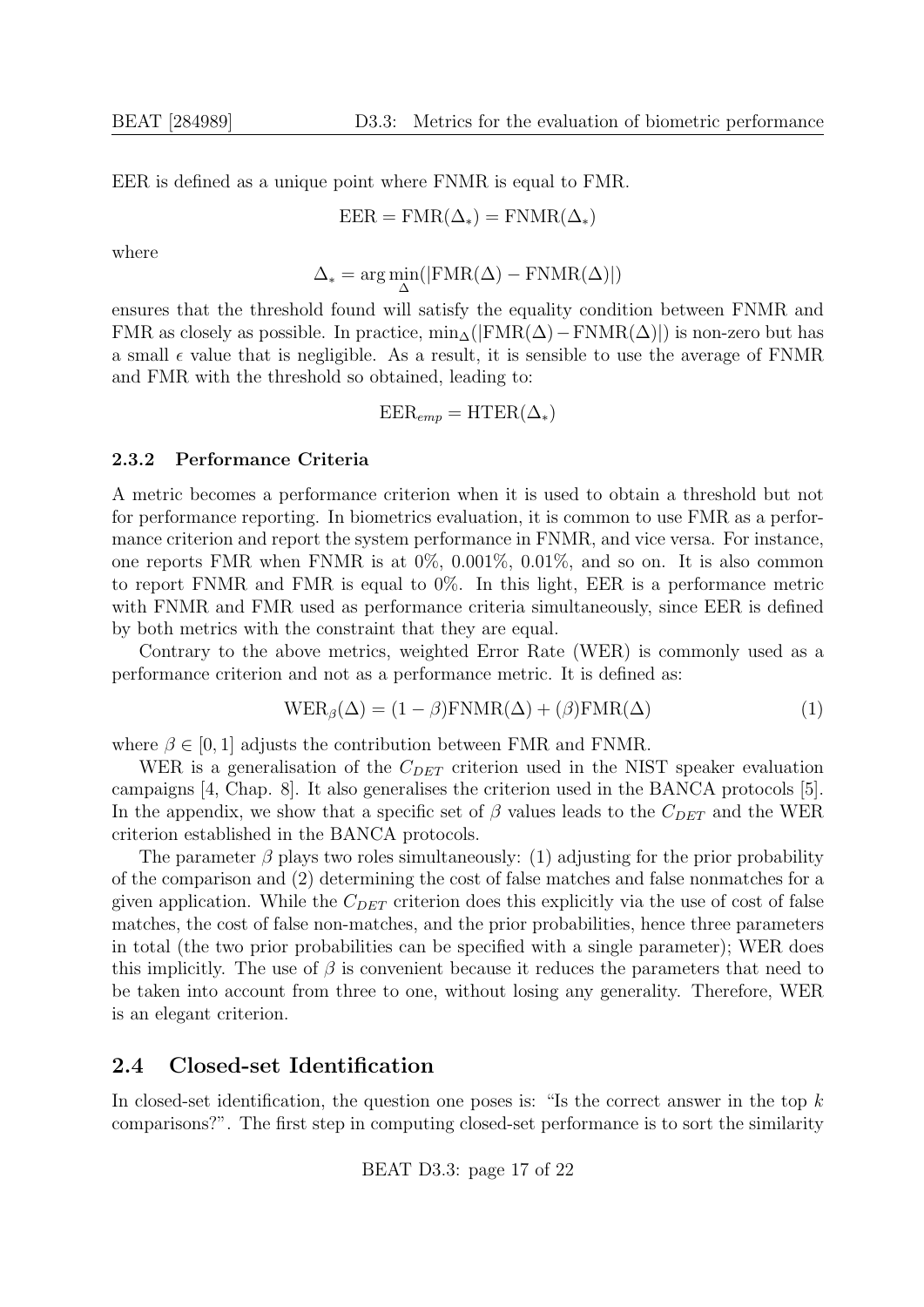scores, in decreasing order, between a given probe and the templates of all the users in the gallery, and then compute the rank of the sorted list,  $rank(b)$  for  $b \in \mathcal{B}$ . The identification rate for rank k,  $\text{IR}(k)$ , is the fraction of probes at rank k or lower, that is:

$$
IR(k) = \frac{|\{b|rank(b) \le k, \forall_{b \in \mathcal{B}}\}|}{|\mathcal{U}_{\mathcal{B}}|}
$$

where the numerator is the size of the probe set. Since  $rank(b)$  must lie in the range of  $[1, |\mathcal{U}_G|]$ , identification rate must be in the range of  $[0, 1]$ .

A CMC chart is a plot  $IR(k)$  versus k.  $IR(k)$  is a non-decreasing function of k because of the property  $|\{b|rank(b) \leq k_1\}| < |\{b|rank(b) \leq k_2\}|$  for any rank  $k_1 < k_2$ . For instance, if there are 100 probes and a system has 50 outputs with 50 rank-1 outcomes, 40 rank-2 outcomes, 5 rank-3 outcomes, 3 rank-4 outcomes, and 2 rank-5 outcomes, then, the number of elements with rank k or less is  $\{50, 90, 95, 98, 100\}$  for ranks  $k \in \{1, 2, 3, 4, 5\}$ , respectively. Hence, the identification rate is 50% for rank-1 performance, 90% for rank-2 performance, and so on. As  $k$  increases, the identification rate increases and eventually attains 100%.

Closed-set identification performance is most often summarised with rank one performance, the other points such as rank 5, 10, or 20 are commonly used. The strength and weakness of the CMC is its implicit dependence on gallery size,  $|\mathcal{U}_G|$ . An identification problem with one million subjects is harder than the same problem with one thousand subjects, because it is easier to wrongly identify one subject for another in the former. In order to remove the effect of gallery size, one can plot identification performance as a percentage of rank. Typically, the performance in the top 10% is plotted.

#### <span id="page-17-0"></span>2.5 Open-set Identification

In the open-set identification task, a system determines if a probe corresponds to a person in a gallery. If the probe is determined to be in the gallery, then the algorithm identifies the person in the probe. The first task is detection whereas the second task is an identification. The Detection and Identification Rate (DIR) quantifies the sensitivity of the system in correctly identifying the subject at rank k. DIR is calculated as follow:

$$
\text{DIR}(\Delta, k) = \frac{|\{s(g, b) | s(g, b), \forall_{g \in \mathcal{G}}, \forall_{b \in \mathcal{B}^1}, s(g, b) \ge \Delta, rank(b) \le k\}|}{|\mathcal{B}^1|}
$$

Effectively, the metric considers both the matching score  $s(q, b)$  and its rank(b). If the ranks were not considered, one effectively would calculate  $1-FNMR(\Delta)$ . If only the ranks were considered, and not the scores, one would calculate the rank-k performance of a closed-set performance, since the non-gallery subjects in  $\mathcal{B}^0$  are not considered. Therefore, the DIR metric is a hybrid of verification and identification.

A competing metric, namely, False Alarm Rate (FAR) is defined as:

$$
FAR(\Delta, k) = \frac{|\{s(g, b)|s(g, b), \forall_{g \in \mathcal{G}}, \forall_{b \in \mathcal{B}^0}, s(g, b) \ge \Delta\}|}{|\mathcal{B}^0|},
$$

BEAT D3.3: page 18 of [22](#page-21-0)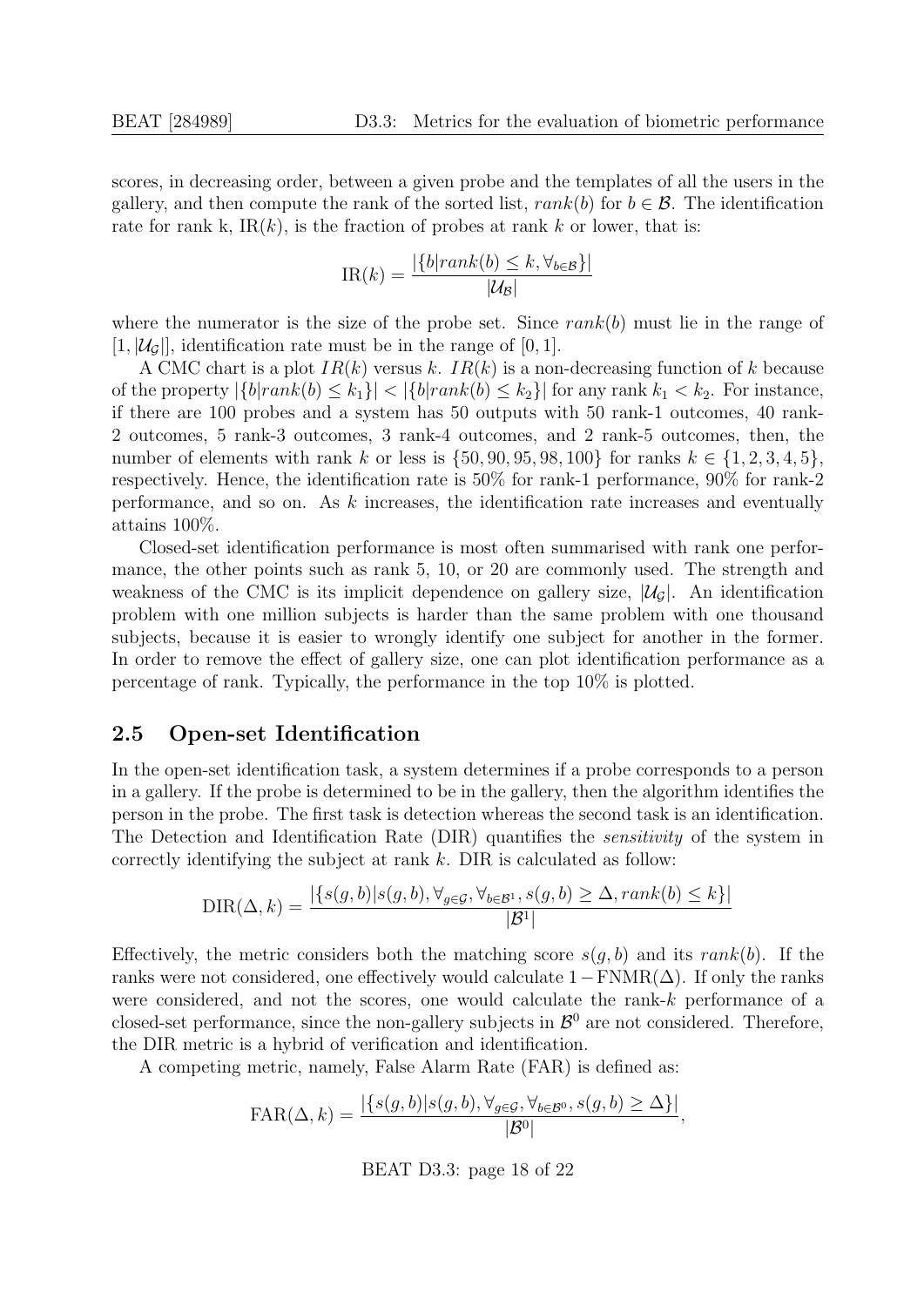

<span id="page-18-1"></span>Figure 6: An example of open-set CMC chart. Each curve is a CMC with different FAR. The top line corresponds to FAR=1. The figure was taken from [\[6\]](#page-21-6).

noting that only the non-gallery subjects are considered in the calculation.

It is apparent from the discussion that the performance metrics (DIR,FAR) is a function of  $\Delta$  and k. This gives rise to at least two ways of visualising the performance: (1) an open-set ROC which plots (DIR, FAR) whilst fixing the rank  $k$ , hence, sweeping through all possible  $\Delta$ ; and (2) a set of CMC curves each of which vary by using a threshold that is optimised for a given FAR. The second chart hence plots DIR as a performance metric and uses FAR as a performance criterion. This chart is shown in Figure [6.](#page-18-1)

### <span id="page-18-0"></span>3 Impact of Score Normalisation

Biometric scores are influenced by many factors, such as the subject, the quality of template and query samples, and other unknown sources of variation that are difficult to quantify, such as ageing, environmental/ambient noise, and degradation in sensors.

A number of score normalisation schemes exist. They are cohort-based score normalisation, quality-based score normalisation, and user-specific score normalisation. Each scheme varies in the information sources they exploit to normalise a (raw) matching score. The cohort-based scheme relies on a set of cohort subjects. The quality-based scheme relies on biometric sample quality or quality measures. Finally, the user-specific scheme exploits the score statistics that are specific to each user or template, effectively reducing the effect now known as Doddington's Zoo [\[7\]](#page-21-7) or Biometric Menagerie [\[8\]](#page-21-8).

BEAT D3.3: page 19 of [22](#page-21-0)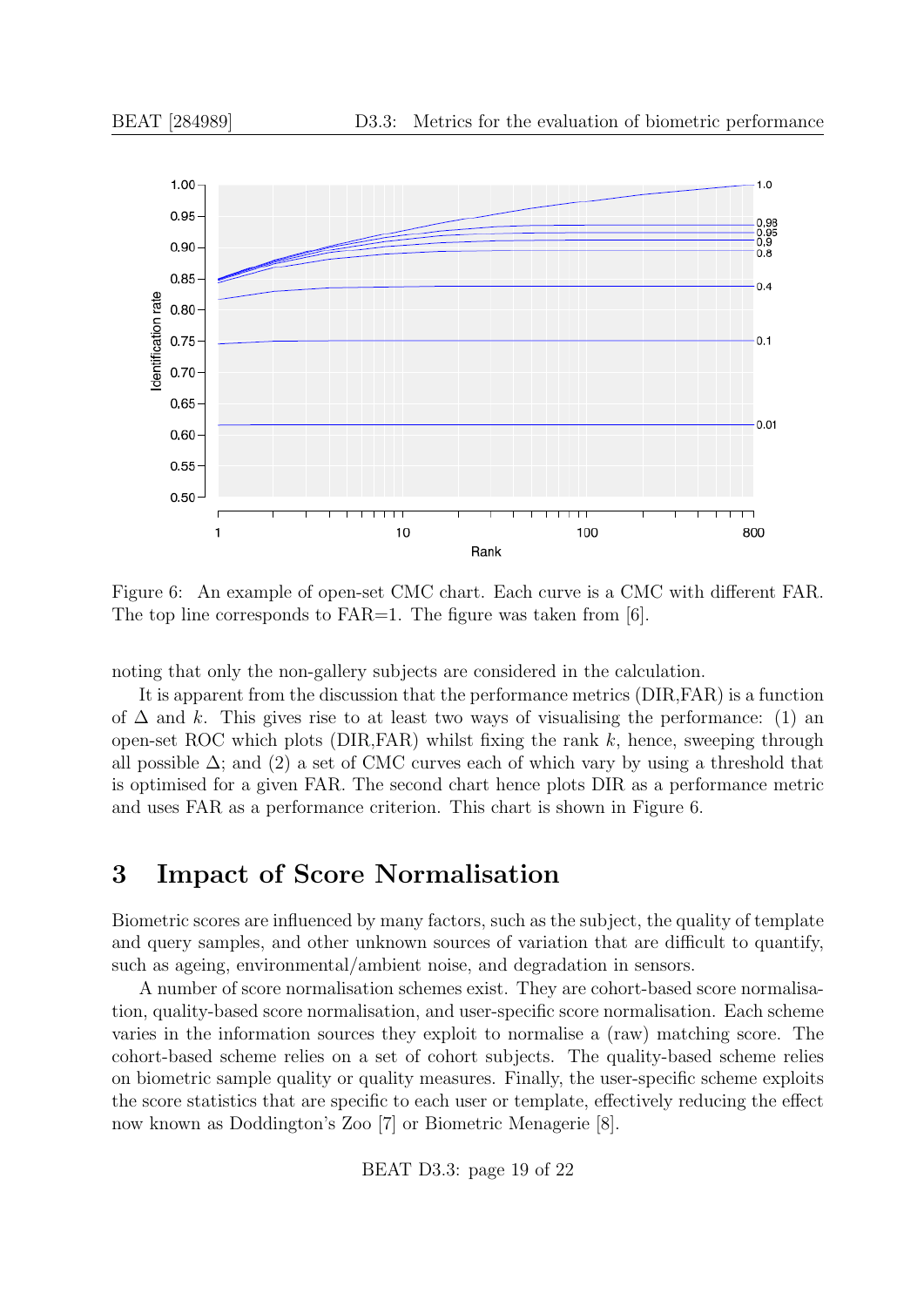All these schemes can be specified by a function  $f : \mathcal{S}, \mathcal{P} \to \mathbb{R}$  where  $s \in \mathcal{S}$  is a raw matching score,  $p \in \mathcal{P}$  represents some parameters which can be any of the three sources of information, and the output in  $\mathbb R$  is a normalised matching score.

The score matrix we have introduced earlier has already considered the use of cohort information via the C. For a given probe  $b \in \mathcal{B}$  and a gallery sample  $g \in \mathcal{G}$ , a cohort-based score normalisation has the following form:

$$
s'(b,g) = f_{norm}(s(b,g), \mathcal{S}(b))
$$

where

$$
\mathcal{S}(b) = \{s(b, t)|\forall_{t \in \mathcal{C}}\}
$$

which returns a set of cohort scores due to the probe b.

Let  $\mu(b)$  be the mean of the score set  $\mathcal{S}(b)$  and  $\sigma(b)$  be the corresponding standard deviation. T-norm is defined as:

$$
s'(b,g) = \frac{s(b,g) - \mu(b)}{\sigma(b)}
$$

The normalisation, known as T-norm, is carried out for all  $g \in \mathcal{G}$ . This technique has been reported to lower FMR without increasing FNMR [\[2\]](#page-21-2). Other forms of cohort-based normalisation normalisation exist (e.g., [\[9\]](#page-21-9)) and can be implemented using the same score matrix representation.

## <span id="page-19-0"></span>4 Conclusions

In this deliverable, a number of commonly used performance metrics and charts have been discussed. Two variants are further considered, namely, with or without score normalisation, and the choice between a priori and a posteriori evaluation methodologies. A key distinction between the two methodologies is that the former has two score matrices, one for development, i.e., parameter tuning, including the decision threshold, and another for evaluation, i.e., it is used uniquely for measuring performance. In order to support different biometric applications, from verification to open/close-set identification, we have established a score matrix representation. This representation should be cater to all the need of the BEAT platform for the purpose of performance assessment and visualisation using commonly used charts such as DET, EPC, and CMC.

## Appendix

## <span id="page-19-1"></span>A  $C_{DET}$  and Other Performance Criteria

The WER criterion of [\(1\)](#page-16-2) is similar to the criterion used in the yearly NIST evaluation plans [\[4,](#page-21-4) Chap. 8] and the WER criterion used in the BANCA protocols [\[5\]](#page-21-5).

BEAT D3.3: page 20 of [22](#page-21-0)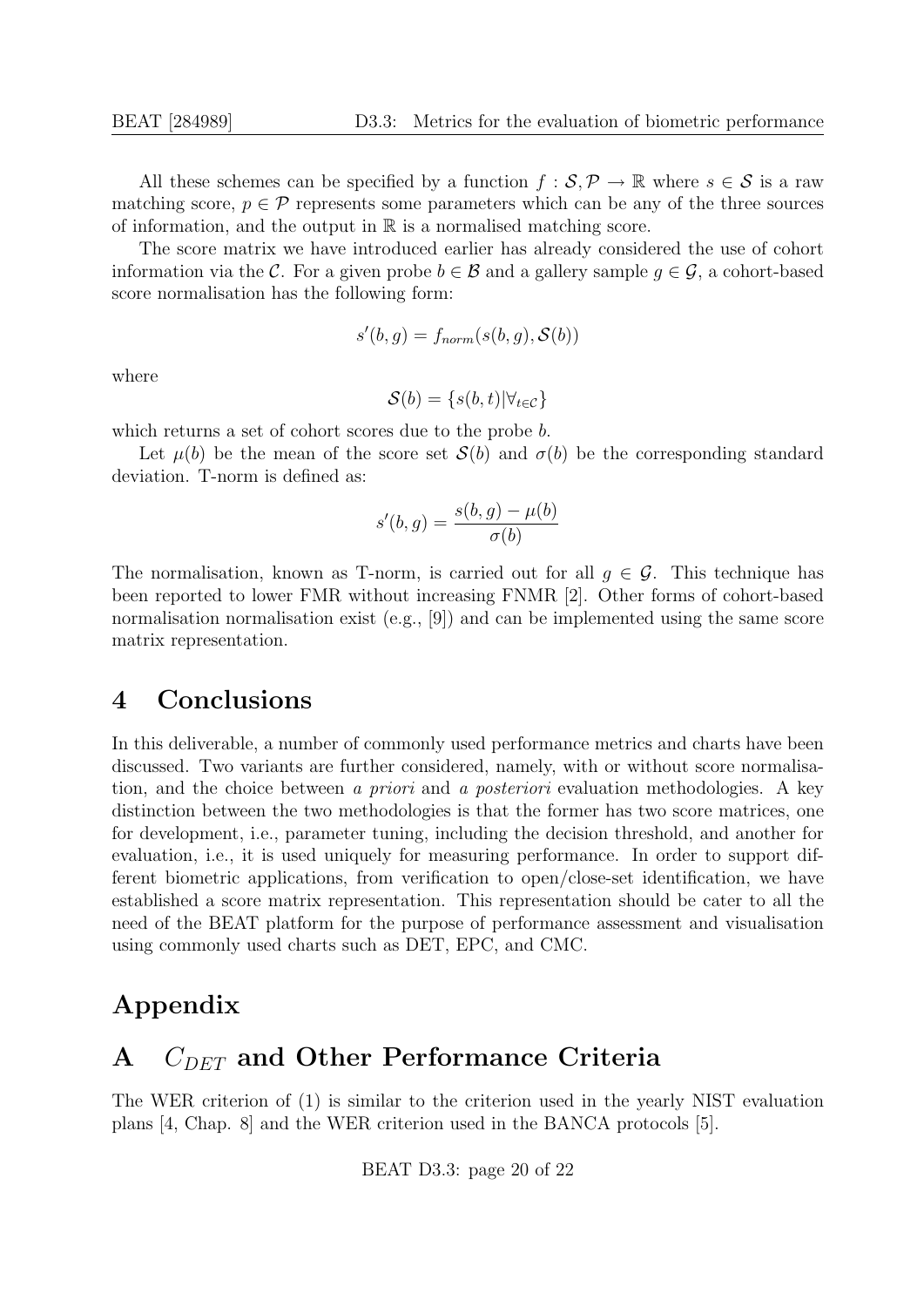The NIST evaluation plans use the  $C_{DET}$  point which is defined as:

$$
C_{DET}(C_{FR}, C_{FA}) = \underbrace{C_{FR} \times P(C)}_{\text{FRA}} \times \text{FRR}(\Delta) + \underbrace{C_{FA} \times P(I)}_{\text{FAR}} \times \text{FAR}(\Delta),
$$
 (2)

where  $C_{FA}$  and  $C_{FR}$  are respectively the costs of false acceptance and false rejection, and  $P(\omega)$  is the prior probability of comparison, which is either nonmatch or match, that is,  $\omega \in \{0,1\}.$ 

The BANCA protocols use a criterion also called "the WER criterion" but it is different from [\(1\)](#page-16-2). It is defined as:

$$
WER_{banca}(R,\Delta) = \frac{FRR + R\text{ FAR}}{1 + R},\tag{3}
$$

where  $R \geq 0$  balances the costs of FAR and FRR.

The two underbraced terms in  $C_{DET}$  as well as R of WER<sub>banca</sub> play the same role as  $\beta$ in [\(1\)](#page-16-2): they adjust for the different costs between FA and FR. Note that this adjustment parameter is not normalised for  $C_{DET}$ .

Let us explicitly write the grouped underbraced terms in  $C_{DET}$  as

$$
C_{DET} = \beta_{FRR} \text{FRR}(\Delta) + \beta_{FAR} \text{FAR}(\Delta).
$$

Since  $\min_{\Delta} C_{DET}$  is equivalent to  $\min_{\Delta} \frac{C_{DET}}{B_{EDR}+\beta}$  $\frac{C_{DET}}{\beta_{FRR}+\beta_{FAR}}$ , the normalised and non-normalised versions of  $C_{DET}$  are equivalent. As a result, [\(1\)](#page-16-2) generalises to both the NIST and BANCA criteria.

In the NIST evaluation, the following constants are used:

$$
C_{FR} = 10
$$
,  $C_{FA} = 1$ ,  $P(C) = 0.01$  and  $P(I) = 0.99$ .

As a result,  $C_{DET} = 0.1 \times \text{FRR} + 0.99 \times \text{FAR}$ . By enforcing that the two costs sum to one, it can be observed that  $\beta = 0.91$ . For the BANCA protocols, three R values are used, namely 0.1, 1 and 10. They correspond to  $\beta$  values of 0.09, 0.5 and 0.91, respectively.